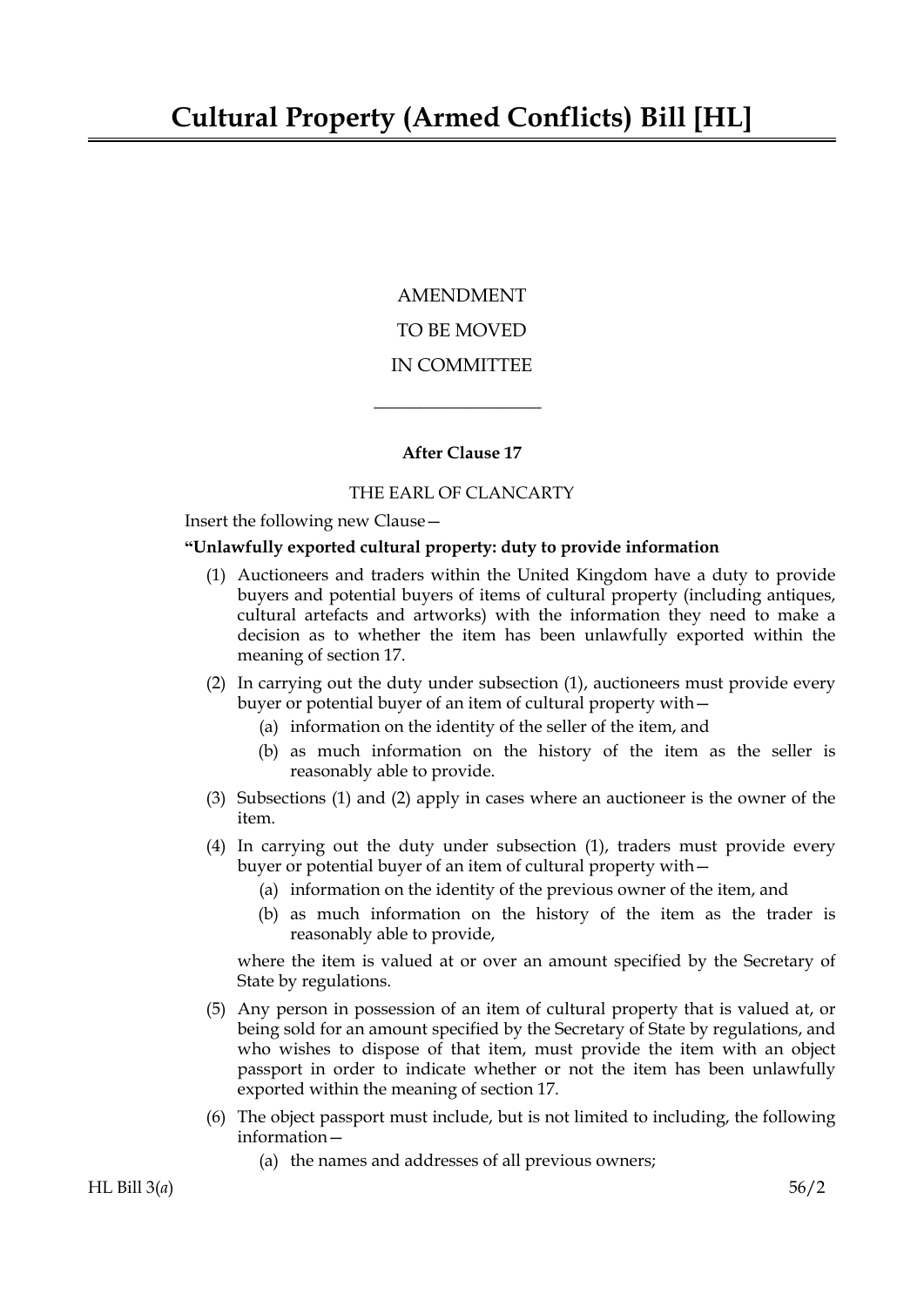## **After Clause 17** *- continued*

- (b) the date on which the item was imported into the United Kingdom; and
- (c) the dates on which the item was exported to other countries.
- (7) Regulations made under this section must be made by statutory instrument.
- (8) A statutory instrument containing regulations under this section may not be made unless a draft of the instrument has been laid before, and approved by a resolution of, each House of Parliament."